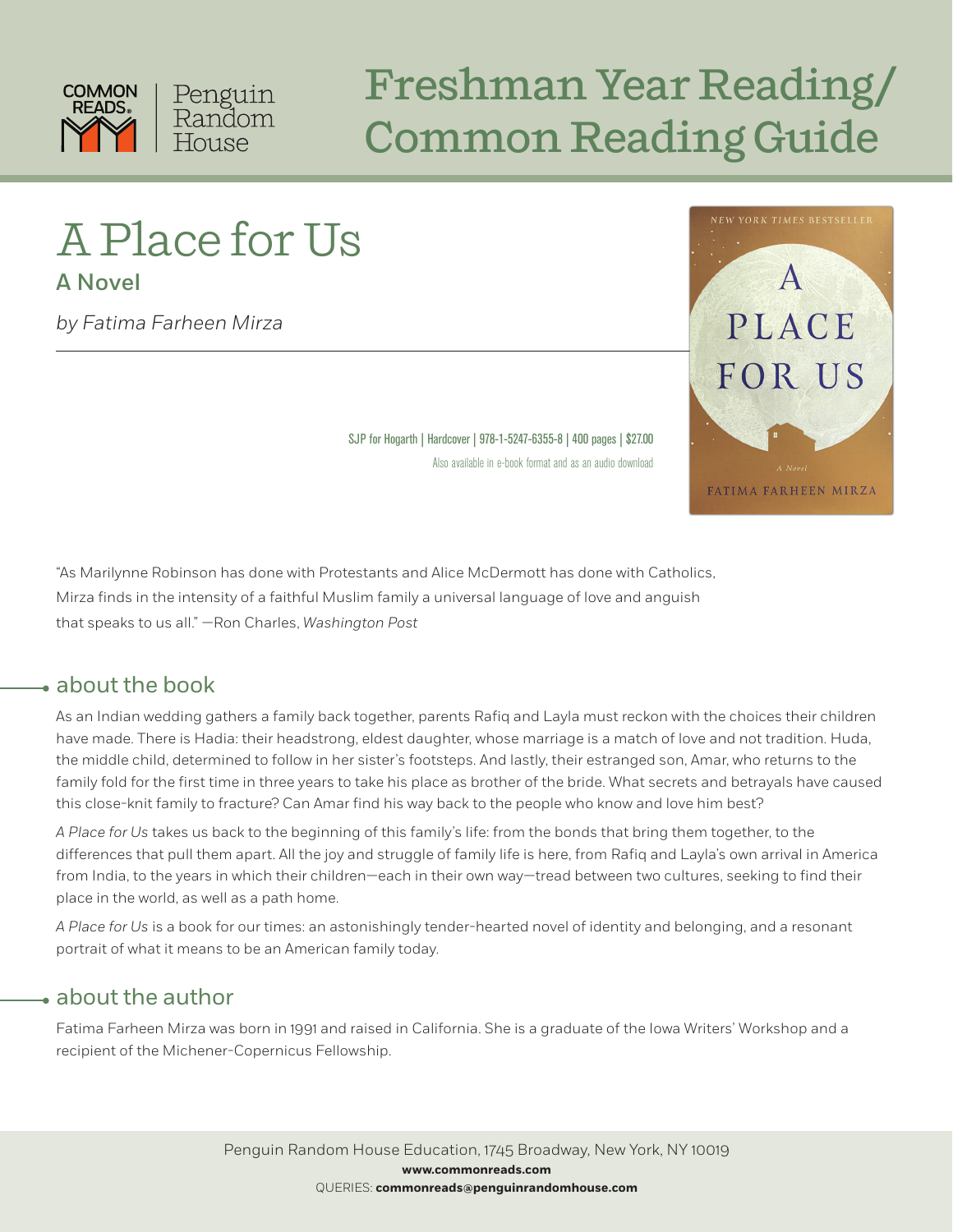#### discussion questions

2

- 1. At the opening of the story, readers learn that Amar has been away from his family for three years. What does he say he might be able to convince himself of now that he has returned for his sister Hadia's wedding? Is he ultimately successful in this? What has kept Amar from seeing his family during this time and how does he feel upon his return?
- 2. Explore the theme of belonging. To what do the main characters wish to belong? Does the novel suggest what it means to belong? Which of the characters struggle with this and why? What makes them feel as if they do not belong? Are they able to overcome this? If so, how?
- 3. Layla leaves her home in order to make a new home with Rafiq in the United States following their arranged marriage. What does the novel reveal about the experience of immigration and the American Dream? What obstacles does Layla face as she tries to make a new life? What must she give up in order to do so? What does she try to bring with her or preserve from her old life?
- 4. Why does Layla tell her children the story of the black stain that can cover a person's heart? What effect does it have on the children? What does the novel suggest about guilt, shame, and forgiveness? Does the novel ultimately seem to support or refute the notion that people have a chance for redemption—either in this life or a next life?
- 5. Consider the structure of the novel. Why do you think the author made the decision to reveal the story in a nonlinear fashion? What might the disorder of the events in the book reflect or reveal about the characters and the major themes of the book?
- 6. The characters in the story often misunderstand one another. What seems to cause these misunderstandings and are they ever corrected? What secrets do the characters keep from one another and how does this secret-keeping affect their relations? Do the characters ultimately ever come to know one another better?
- 7. Why do you think that the author chose to tell the story from multiple points of view? Was there any one point of view that you feel stood out among the various voices? If so, why? Was there one character that you related to more than the others? How do you think that your response to the story would be different if it had been told from a single point of view?
- 8. The characters in the book are subjected to racism. What do they fear and what precautions does Rafiq say that they should take in the days after 9/11? Why does Amar feel that his father is hypocritical and what does he ask his father to do at this time? Does his father grant his son's request? What does this cause Rafiq to think about that he had never thought about before? What does Rafiq now believe is "his fight" in life? How does Rafiq respond to Amar's assault at school? Were you surprised by his response?
- 9. Explore the theme of faith. What role does faith—or the absence of faith—play in the lives of the characters? In what do the characters have faith? What traditions are important to them and why? How does Hadia characterize her faith?
- 10. Why do Amar and Amira hide their budding relationship? How are they found out and how do Amar's parents react to the discovery that the two have been communicating? Were you surprised by their response? Why or why not? How does the discovery impact Amar and Amira's relationship and alter the course of their lives?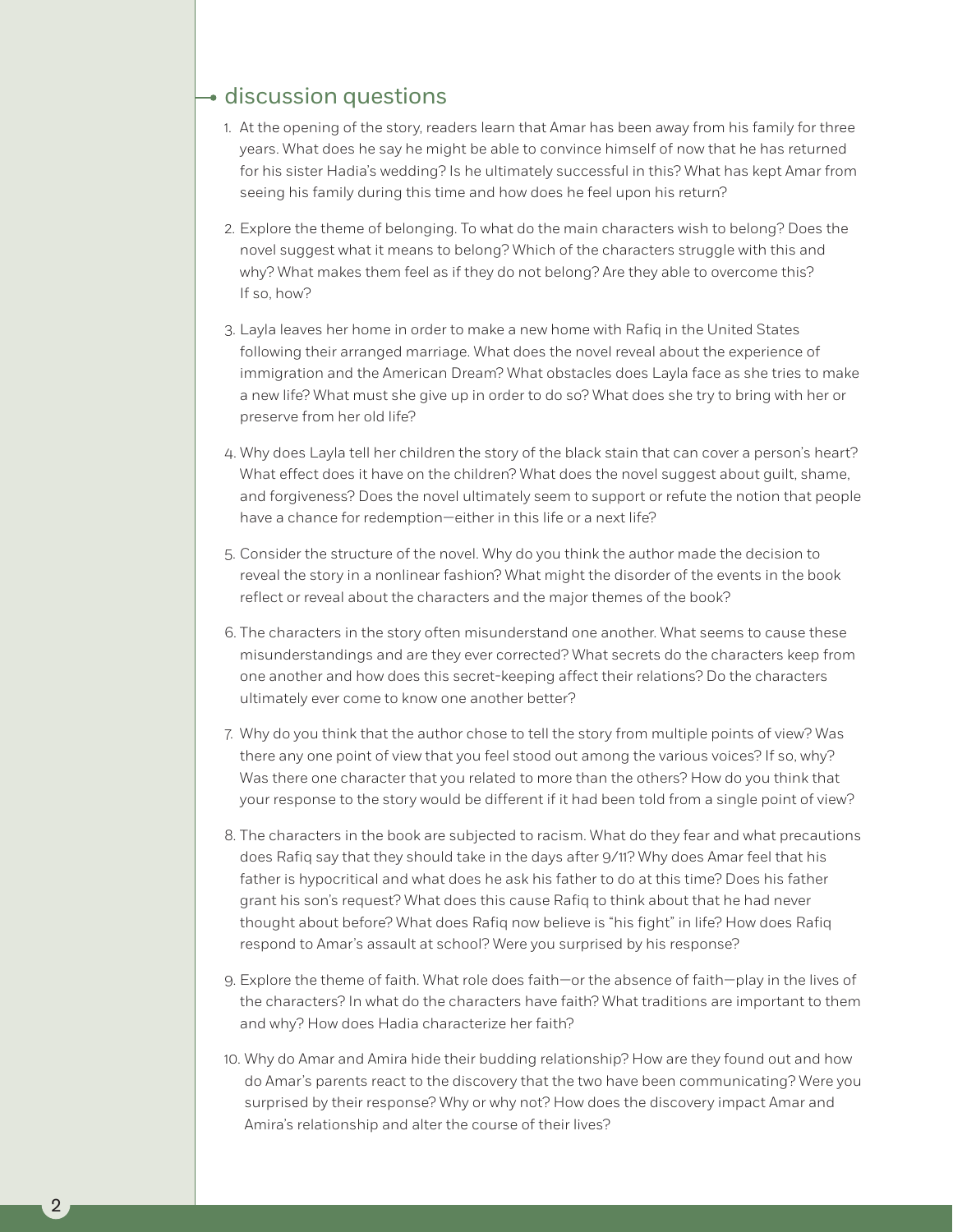- 11. Explore the theme of betrayal. What examples of betrayal does the book present? Who betrays whom and what motivates them to do this? In what ways do the character betray themselves?
- 12. What was Hadia's "private hope" for her life (102)? Do her dreams come true? What role does she imagine her ancestors having in this?
- 13. Why does Hadia decide to forgo her engagement and refuse any proposals of arranged marriage? Although she loves her husband, what does she fear about her marriage to Tariq? At her wedding, what does she pray for?
- 14. Amar accuses his parents of being hypocritical when it comes to their reactions to his choices in life. Would you say that he is correct? How does Rafiq respond to the news that his daughters are not going to accept arranged marriages? Later, why does he say that he has changed his mind?
- 15. As the story unfolds readers learn that several of the characters feel responsible in some way for Amar's departure. What role does each believe they played in driving him away or preventing his estrangement? Who or what is ultimately to blame for the fracturing of the family? Do you think that Amar's estrangement could have been avoided somehow? If so, how?
- 16. At the conclusion of the story, it is Rafiq's voice that readers hear last. Were you surprised by this choice? What does Rafiq have to say in the final part of the book? What does he feel was his biggest mistake? Did these final moments change your understanding of who Rafiq is? Did it alter the way that you saw any of the other characters?
- 17. What message does Rafiq ask Abbas to pass on? When all is said and done, what is it that Rafiq most wants his son to know? What would Rafiq tell Amar if he came back?
- 18. In an interview for *The Guardian*, the author dispelled the misconception that the title *A Place for Us* is a nod to the song "Somewhere" from *West Side Story*. Why do you think then that the author chose this particular title for the book? What might it signify? Likewise, what major themes and motifs might it predict or reflect? Do you feel that it is an apt title? Why or why not?

### • about this guide's writer

JE BANACH is a senior member of the Resident Faculty in Fiction at the Yale Writers' Workshop. She has written for PEN, *Vogue*, *ELLE*, *Esquire*, *Granta*, *The Paris Review*, *Electric Literature*, and other venues and was a long-time contributor to Harold Bloom's literary series. She is the author of more than seventy literary guides including guides to works by Maya Angelou, Salman Rushdie, His Holiness the Dalai Lama, Haruki Murakami, and many others.